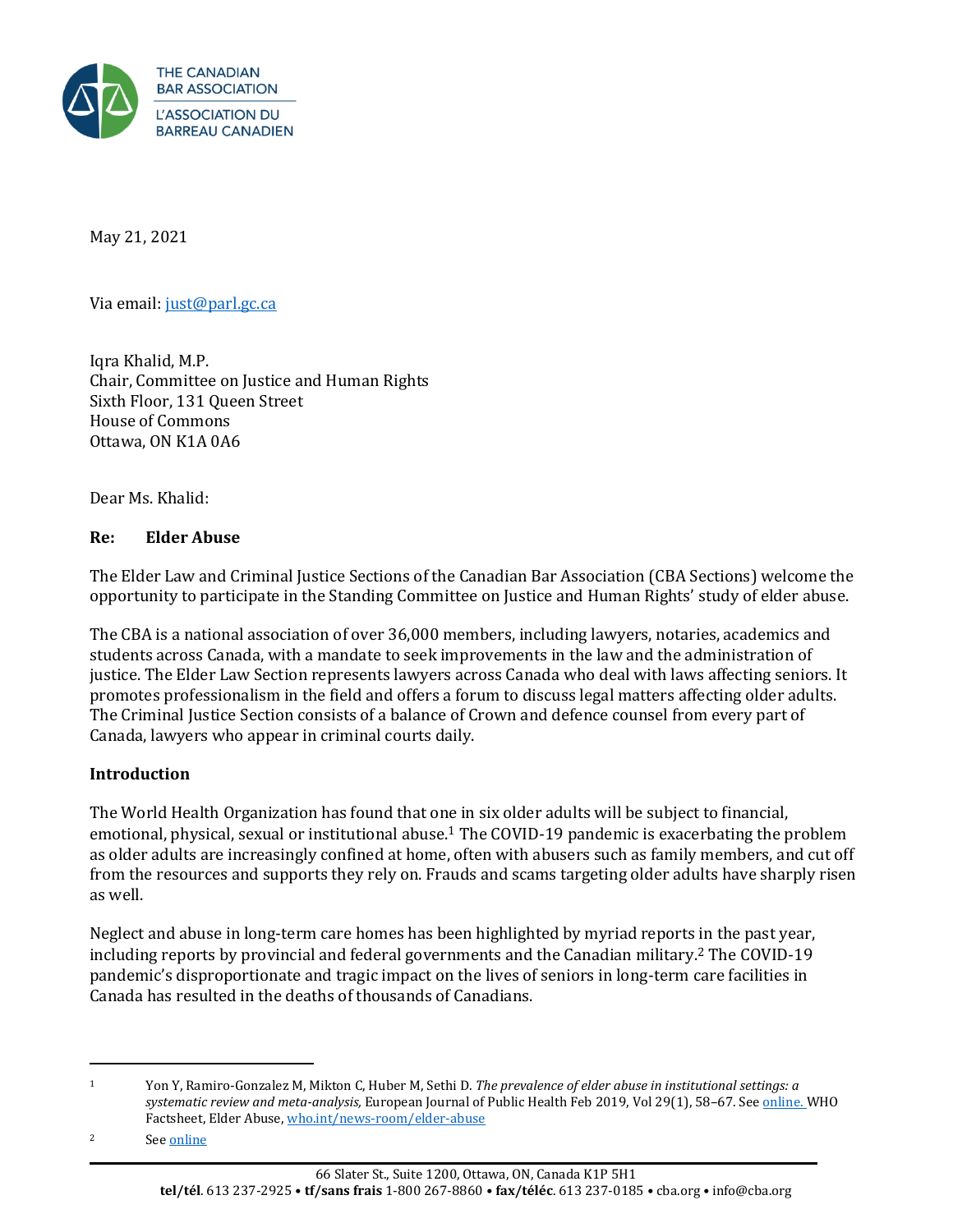## **Current Laws to Address Elder Abuse**

The *Criminal Code* contains many offences that can address elder abuse.

In cases of **financial abuse**, offences include theft (sections 323, 328-332, 334), theft by person holding power of attorney (s. 331), unauthorized use of a credit card (s. 342), criminal breach of trust (s. 336), extortion (s. 346), forgery (s. 366), fraud (s. 380 (1)) and identity theft (s.  $402.2$ ).<sup>3</sup>

Applicable *Criminal Code* offences for **physical and sexual abuse** include failure to provide the necessaries of life (s. 215), criminal negligence causing bodily harm or death (ss. 220-221), manslaughter (ss. 234-236), murder (ss. 229-231, 235), counselling suicide (s. 241), unlawfully in a dwelling (s. 349). $4$ 

*Criminal Code* offences applicable to **psychological abuse** include criminal harassment (s. 264), uttering threats (s. 264.1), participation in a forced marriage (s. 293.1), harassing telephone calls (s. 372 (2) and (3)) and intimidation (s. 423).

In addition, the physical, mental and financial vulnerability of elderly victims is addressed in the *Criminal Code*. Section 718.2 lists the following aggravating circumstances that a court must consider when imposing a sentence:

- offence was motivated by age, mental or physical disability,
- offender abused an intimate partner or a member of the victim or the offender's family,
- offender abused a position of trust or authority in relation to the victim,
- offence had a significant impact on the victim, considering their age and other personal circumstances, including their health and financial situation.

The CBA has cautioned against adding offences in the *Criminal Code*. <sup>5</sup> This approach may be counterproductive because it can increase the complexity of the legislation without changing society's response to the acts in question.

# **Need for Enhanced Framework**

We commend the federal government's support for older Canadians in the 2021 federal budget. This support comes on the heels of the CBA's recent calls for improvement of long-term care, including the creation of a Pan-Canadian Elder Abuse Strategy.<sup>6</sup>

Elder abuse and neglect are often cited as being where domestic violence was 20 years ago – where policy was undeveloped and Crown counsel and the judiciary did not always have sufficient education, tools or clear direction to address the power and control dynamics within the victim-abuser dyad. As a greater understanding of domestic violence evolved, wrap around victims' services and mandated training for prosecutors and judges were developed.

In our view, a Pan-Canadian Elder Abuse Strategy offers an excellent opportunity to shore up the existing framework to combat elder abuse. This strategy should include the following:

<sup>4</sup> Other offences include unlawfully causing bodily harm (s.269), assault (ss.265-268), sexual assault (ss.271-273),

<sup>&</sup>lt;sup>3</sup> Other offences include obtaining or executing valuable security by fraud (s. 363), drawing document without authority (s. 374), obtaining based upon false document (s. 375), fraudulent registration of title (s. 386) and personation (s. 403).

forcible confinement (s.279 (2)) and breaking and entering (s.348).

<sup>5</sup> [CBA Resolution 11-10-A, Response to Elder Abuse](https://www.cba.org/getattachment/Our-Work/Resolutions/CBA)

<sup>6</sup> [CBA Resolution 21-03-A, Improvement of Long-Term Care and Support for Older Canadians.](https://www.cba.org/Our-Work/Resolutions/Resolutions/2021/Improvement-of-Long-Term-Care-and-Support-for-Olde)